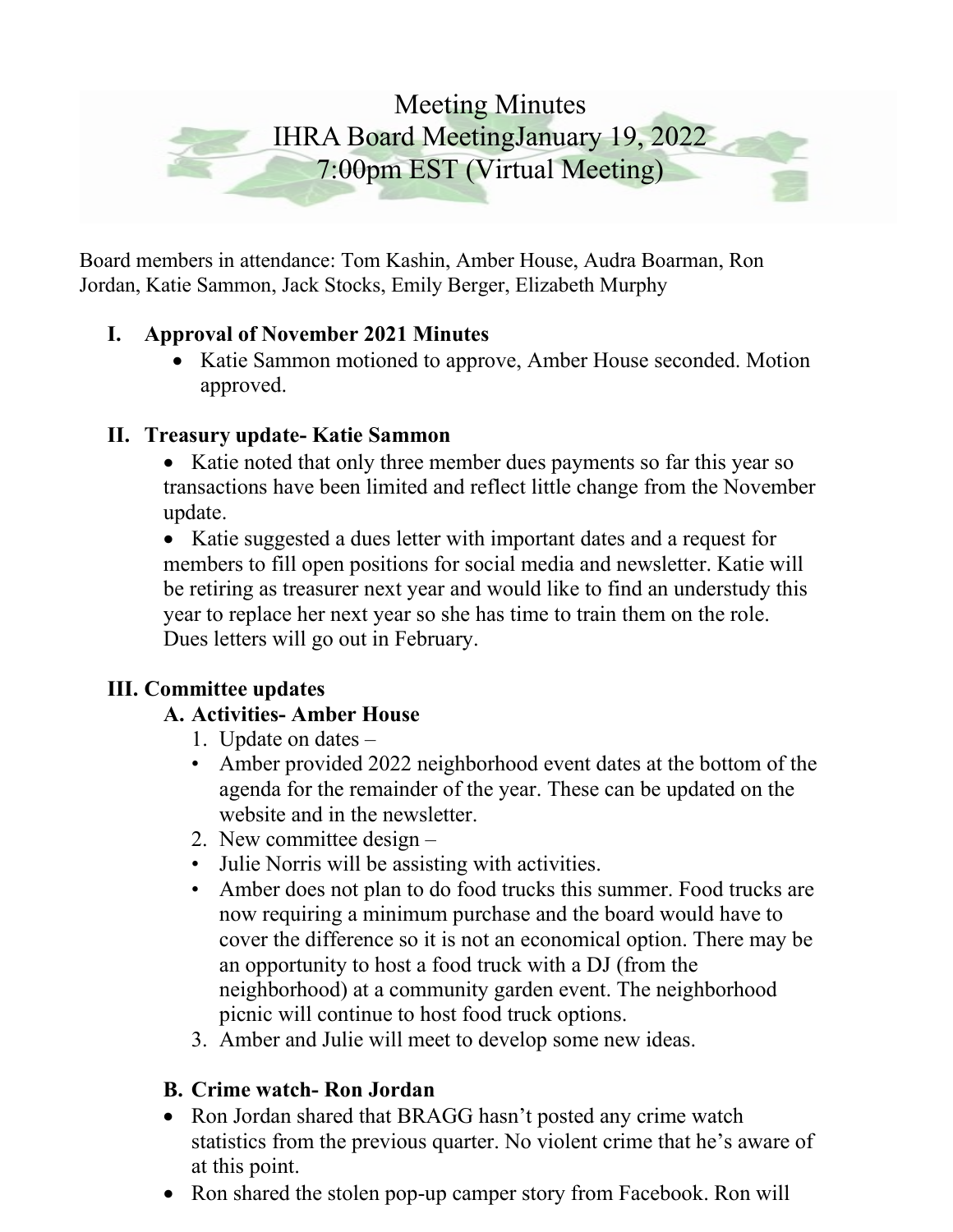follow up with the neighbor to confirm they filed a police report, as that data feeds into the crime statistics.

• Elizabeth shared that the North Shadeland Alliance received a \$5,000 grant toward crime prevention and they are deciding what to do with that funding.

### **C. Hospitality – Audra Boarman**

- Audra reported that she has the materials given to her by Kathy. Audra's husband is a realtor and can pull the real estate stats.
- She has communicated with Dee Ajayi and they will split the neighborhood outreach.
- Audra will be promoting the community garden as well.

#### **D. Social Media – Tom Kashin**

- Tom has been fielding the Facebook account for now, mostly requests to join the group or take down posts that he noted were blatant sales posts and another post related to public education/public policy which violated Rule 2.
- Tom suggested adding a field to the Facebook group entry form "Do you know the name of the previous owner of your home?" to help make sure members are actual residents of the neighborhood. Amber suggested that we keep the question as is for now and if we have new members join the page and break the rules, we toughen entry restrictions or remove them.
- Tom suggested pinning our dues information at the top of the Facebook page. The group agreed that would be a good idea. Tom will move forward with adding that detail to the page.
- Amber noted that its helpful to be very transparent about the group rules and explain which rule was broken when closing comments or removing posts.

#### **E. Newsletters/Dues Letters-**

- Amber will draft the first dues letter of the year, as noted in the treasury report. Mailing Station is the current printer used and was much less expensive than the previous vendor. Tom thought Scott was selling the Mailing Station business. Katie noted that Mailing Station is most effective when communication is very clear with the staff member working. Audra will include a community garden update in the newsletter. Katie will note open positions.
- F. **Street/Snow –** No updates due to lack of measurable snow.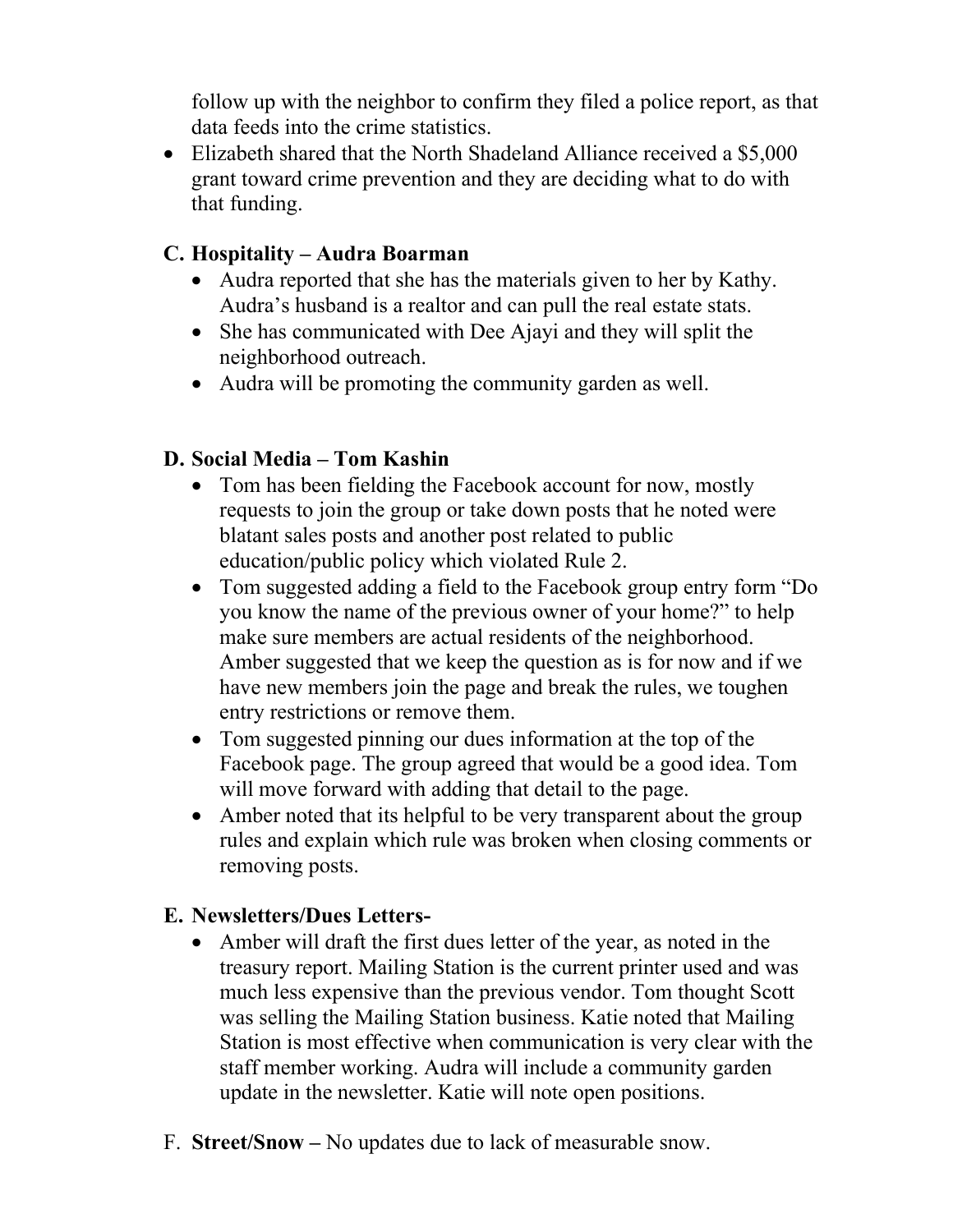# **G. Website/Data – Tom Kashin**

- Tom has updated minutes and agenda items on the site.
- Tom noted that he received an email that the Money Minder subscription renewal was due. Katie will check her email for the reminder. Payment is normally made in February or March.
- Tom has access to the Ivy Hills Gmail account. Katie has access to the Ivy Hills treasurer Gmail account.

Emily suggested having a backup for access to the website and offered to assist with that and can post the meeting minutes after each meeting.

# **H. BRAGG – No update at this time.**

# I. **GACC – Elizabeth Murphy**

- Krispy Kreme Donuts will be opening soon.
- Elizabeth has concerns that the Castleton area building permits and zoning requests have slowed compared to where they previously were and that is worrisome in relation to the growth they've been working on through the Castleton Strategic Revitalization Plan.
- The Nickel Plate Trail did receive a large grant from Dormakaba (formerly Stanley Lock) It was an undisclosed amount but reportedly quite generous. While waiting on government funding the Friends of the Nickel Plate Trail group is doing private fundraising.
- Elizabeth noted that there has been some controversy over the new Spotlight Event Center (former antique store at the northwest corner of  $62<sup>nd</sup>$  and Binford). Zoning complaints have been filed against the building related to parking and kitchen equipment (or lack of). They are billing themselves as an event/banquet center.

# **J. Community Garden Update- Audra Boarman**

- Audra shared that they will host three garden sessions including: seed starting (March), plot planning and planting (May), and summer maintenance (June) on Saturday mornings from  $10 - 11:30$ .
- Audra has been communicating with those who want to rent the beds. Lisa Stocks will manage three of the beds for the church. Only one available bed is still open for rent. Audra is trying to make sure those with interest get at least one plot before other renters take over multiple plots.
- Katie asked if she should add the community garden as an area of interest on the dues letter. Audra agreed that would be good and colunteers could also help Lisa.